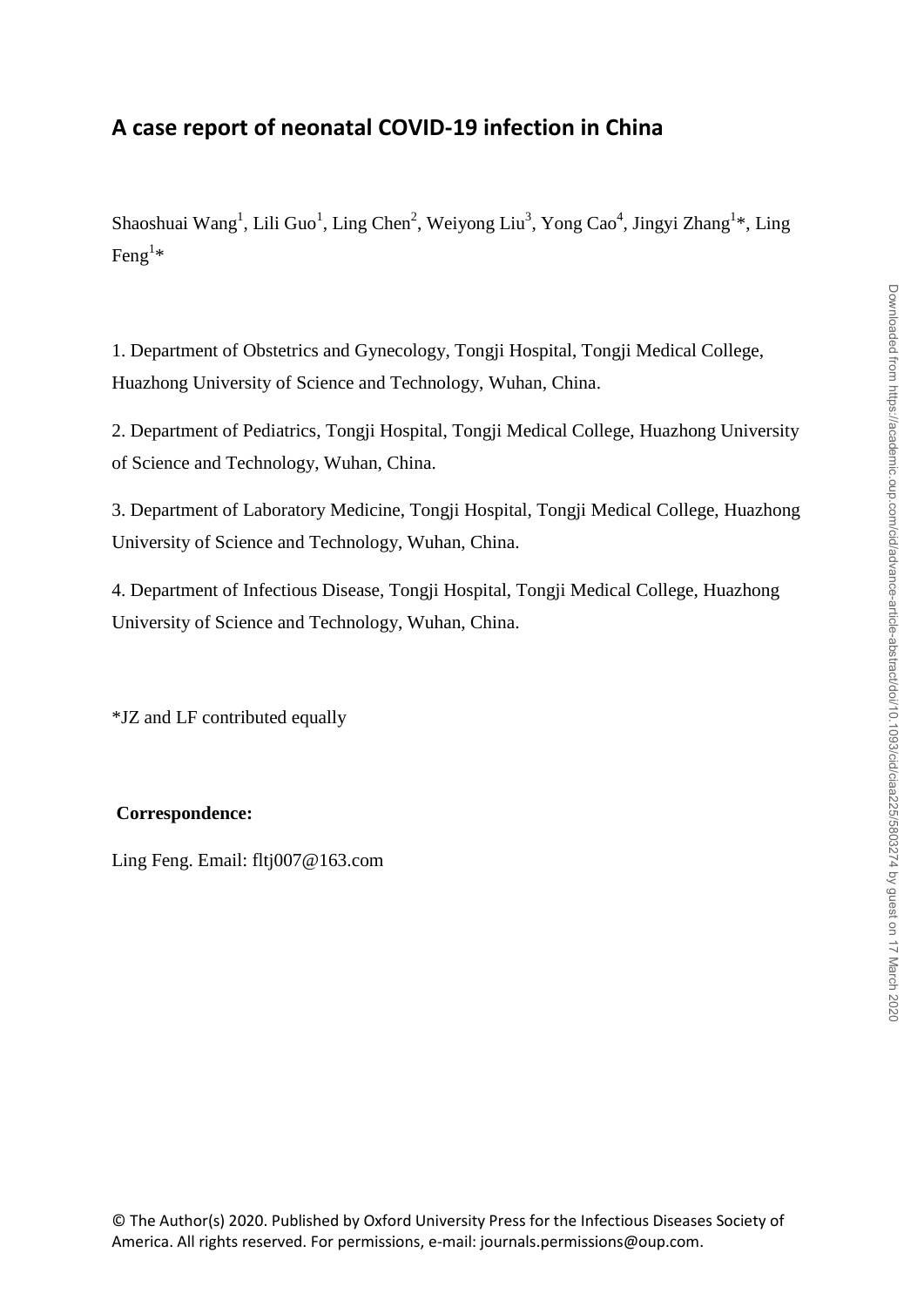## **Abstract**

In December 2019, the 2019 novel coronavirus disease (COVID-19) caused by SARS-CoV-2 emerged in China and now has spread in many countries. Pregnant women are susceptible population of COVID-19 which are more likely to have complications and even progresse to severe illness. We report a case of neonatal COVID-19 infection in China with pharyngeal swabs tested positive by rRT-PCR assay 36 hours after birth. However, whether the case is a vertical transmission from mother to child remains to be confirmed.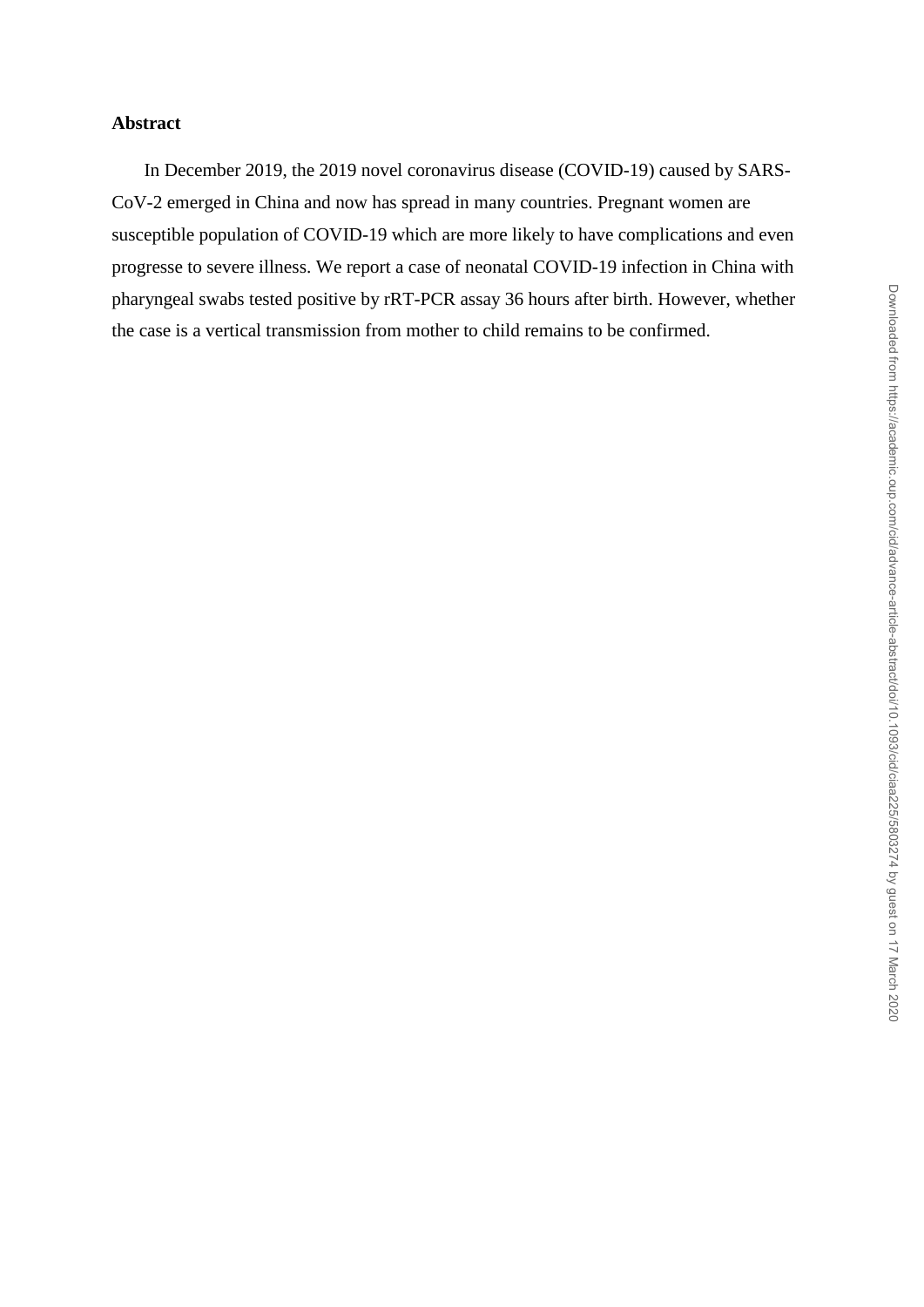#### **Background**

In December 2019, a pneumonia caused by 2019 novel coronavirus (SARS-CoV-2) emerged in Wuhan, Hubei Province. Since COVID-19 is highly contagious with a certain mortality rate, it was classified as a class B infectious disease and was managed as a Class A infectious disease in China in January 2020[1]. China has taken strict infection control measures, isolated the exposed and suspected cases according to international standards, constantly updated the diagnosis and treatment process and carried out public education [2].

SARS-CoV-2, along with severe acute respiratory syndrome coronavirus (SARS-CoV) and Middle East respiratory syndrome (MERS-CoV), all belong to  $\beta$  - coronavirus. In the past 20 years, SARS-CoV and MERS-CoV have caused more than 10,000 infected patients worldwide. The mortality rate of SARS-CoV infection is 10%, of which the mortality rate of SARS-CoV infection in pregnant women is 25%, and the mortality rate of MERS-CoV infection is Up to 37% [3-6]. Pregnant women are susceptible population of SARS-CoV-2 which are more likely to have complications and even progresse to severe illness. There is not enough data to determine the effect of COVID-19 infection on the fetus. Whether COVID-19 has mother-to-child vertical transmission and its short-term and long-term harm to offspring is still unclear.

We report a case of neonatal COVID-19 infection in China with pharyngeal swabs tested positive by rRT-PCR assay 36 hours after birth. However, whether the case is a vertical transmission from mother to child remains to be confirmed.

#### **Case presentation**

The mother of the neonatal patient is a 34-year-old pregnant woman who lives near the Huanan Seafood Wholesale Market (about 1.2km walking distance) in Wuhan. She has not been to the market during pregnancy and her family has no confirmed or suspected cases of COVID-19, but more than 15 people had been dignosed in the same community she lives in. She has a history of hypothyroidism for 4 years and has been treated with oral drugs, with no history of hypertension, diabetes, or heart disease. She had a terminal of pregnancy due to chromosome abnormalities in 2016. She is allergic to penicillin and first-generation cephalosporin (positive in skin test).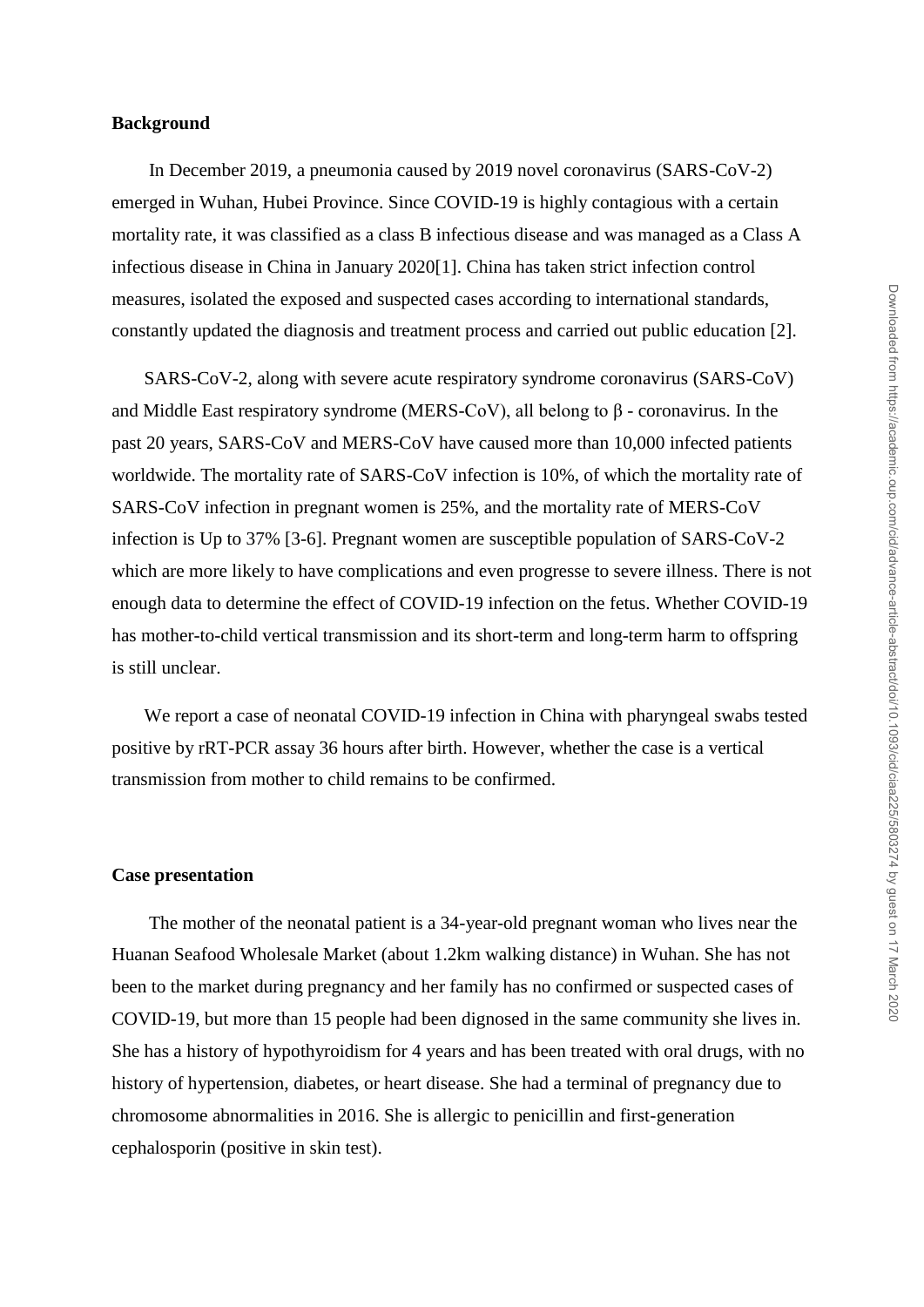At 20:00 on February 1, 2020, the 40-week gestation pregnant woman developed small amount of per vaginal bleeding and lower abdominal pain. Two hours later, she developed a fever (37.8 ℃) and attended to Wuhan women and children medical care center for medical advice. As she was febrile, she was referred to the fever clinic of Wuhan Tongji Hospital the next morning. Thoracic computerized tomography scan showed ground-glass opacities in the left upper and lower lobes, indicating the possibility of viral pneumonia (Fig. 1). Blood tests revealed lymphopenia (0.97×10<sup>9</sup>/L, normal: 1.1-3.2×10<sup>9</sup>/L), neutrophilia (9.97×10<sup>9</sup>/L, normal: 1.8-6.3×10<sup>9</sup>/L), and elevated hs-CRP level (11.5mg/L, normal: <1 mg/L). She was hospitalized for suspected viral pneumonia

On admission, her body temperature was 37.8 ℃ and her blood pressure was 131/89 mmHg, with respiratory rate of 20 breaths per minute, pulse of 96 beats per minute. She had no cough or sputum. Fetal heart rate (FHR) was 136 bpm and fetal heart monitoring showed no abnormality. Emergency Cesarean section was performed. Meconium-stained liquor was noted intra-operatively. At 08:45,a baby boy was delivered, weighted 3205g. Apgar scores at 1 and 5 minutes were 8 and 9. The infant had no moaning or spitting after birth. The skin was ruddy and the crying was loud. The mother had been wearing an N95 mask throughout the operation, and the baby had no contact with the mother after birth. The infant was transferred to neonatology department 10 minutes after birth for close observation and the mother was transferred to the fever ward for isolation after surgery.

Half an hour after birth, the infant vomitted once after feeding formula, which we considered to be swallowing syndrome. After gastric lavage, the infant could be fed normally. Blood tests of the neonate revealed lymphopenia  $(2.43\times10^{9}/L)$ , normal:  $3-8\times10^{9}/L$ ), deranged liver function tests (AST 143U/L, normal:  $\leq 41$  U/L. TBIL 33.0 umol/L, normal:  $\leq 26$ umol/L. IBIL 26.0 umol/L, normal:  $\leq 16.8$  umol/L.) and elevated creatine kinase level (479 U/L, normal:  $\leq 41$  U/L). Intravenous penicillin G (15wu q.d, intravenous bolus) and vitamin K1 (1mg q.d, intravenously) were given as antibiotic prophylaxis and to prevent coagulopathy, respectively.

The mother was well and afebrile during the immediate post-operative period. She had no cough or any other discomfort such as diarrhea, nausea and vomiting. Her vital signs were stable with blood oxygen saturation of 99%. Antiviral treatment including 40 μg of recombinant human interferon α1b atomized inhalation with 2 mL of sterilization injection water was used twice a day, and ganciclovir  $(0.25 \text{ g}$  every 12 h, intravenously). Abipenem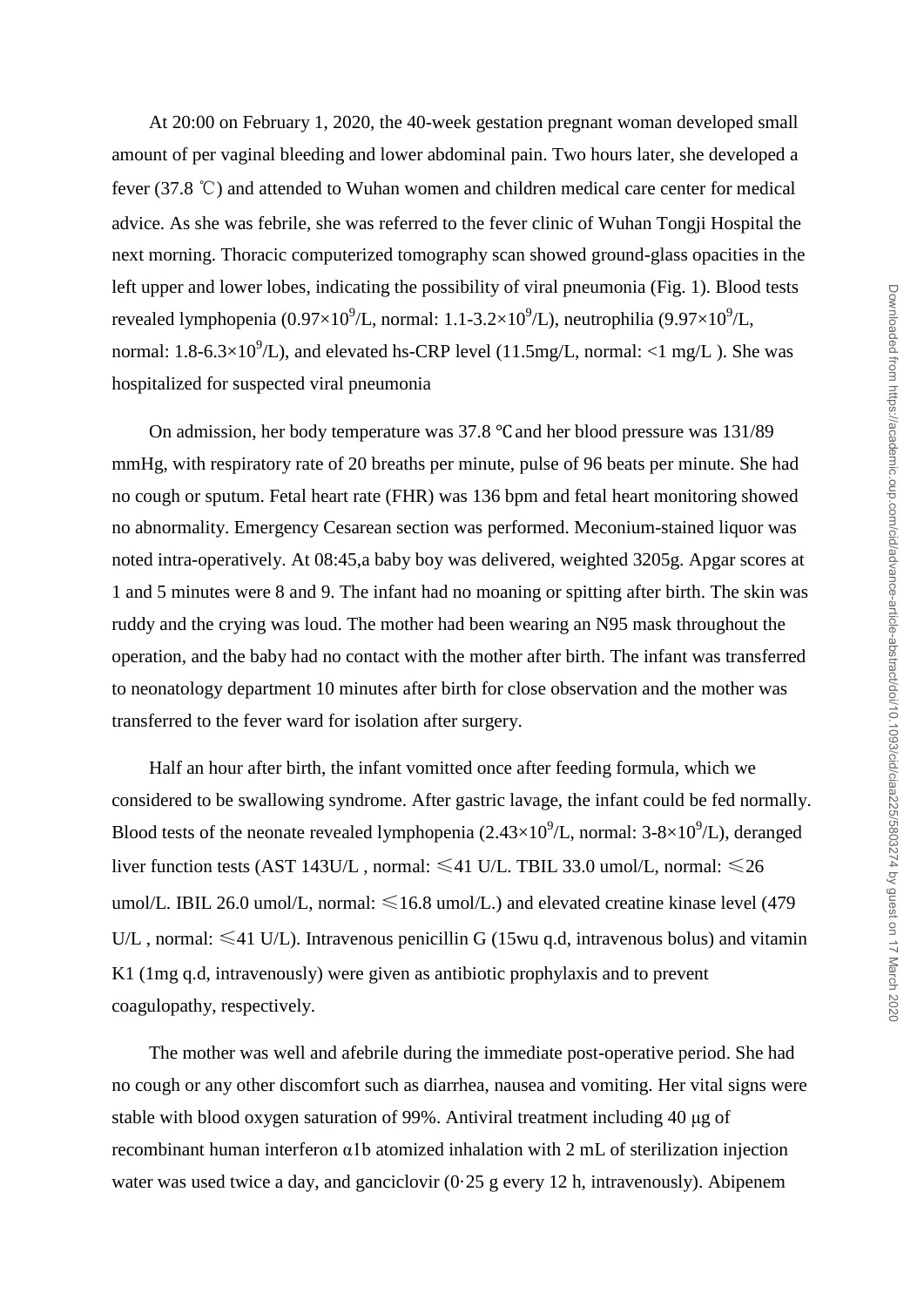(0.3g every 12 h, intravenously) and moxifloxacin (0.4g q.d, intravenously) were used for anti-infection. The mother had intermittent fever on the first postoperative day with the highest temperature up to 38.3  $\degree$  C. She was given methylprednisolone (20mg intravenously ). Her pharyngeal swab sampled for SARS-CoV-2 reported back as positive later that day. Pharyngeal swab specimen was collected immediately from the infant (36 hours after birth), along with the breast milk of the mother. We recommended the mother not to breastfeed and empty the breast milk to avoid mastitis.

The mental response of the newborn was acceptable the first day after birth and his blood oxygen saturation maintained above 92% without supplyment of oxygen. The laboratory results of the infant reported back as negative including *legionella pneumophila, chlamydia pneumoniae, mycoplasma pneumoniae, Q fever rickettsia, adenovirus, respiratory syncytial virus, influenza A virus, influenza B virus, parainfluenza virus 1 / 2 / 3.*

On February 4, the second day after the surgery, the mother's vitals were stable and she was given methylprednisolone  $(40mg q.d, intravenously)$ . The neonate was well and his blood gas analysis showed: PH 7.476↑, PCO2 28.2 mmHg↓, PO2 116.0 mmHg↑, HCO3-20.6 mmol/L↓, BE -1.30 mmol/L, SPO2 98.4%. A complete set of pediatric viruses results of the infant reported back as negative (including CMV, RV, TOX, HSV I, HSV II, ECHO, PVB19, EBV, CA16, CVB, MV, VZV). The neonatal chest x-ray showed thickened lung texture with no abnormalities in heart and palate (fig.2). The infant was given formula 25ml every 3 hours and he was closely monitored.

On February 5, the newborn's vital signs were stable with the blood oxygen saturation maintained above 90%, with no discomfort such as apnea or vomiting. The result of pharyngeal swab for SARS-CoV-2 was positive at 36 hours after birth. Combining all the laboratory results with fully discussion, we made a diagnosis that the infant was confirmed with SARS-CoV-2 infection. Since the neonatal department of Tongji Hospital did not have the isolation conditions for the diagnosed newborn, he was transferred to Wuhan Children's Hospital for further isolation later that day. After finding evidence of neonatal infection, we performed nucleic acid tests for SARS-CoV-2 on cord blood and placenta specimens that we retained during the operation, and the results were negative. The mother's breast milk sample was negative for SARS-CoV-2 as well.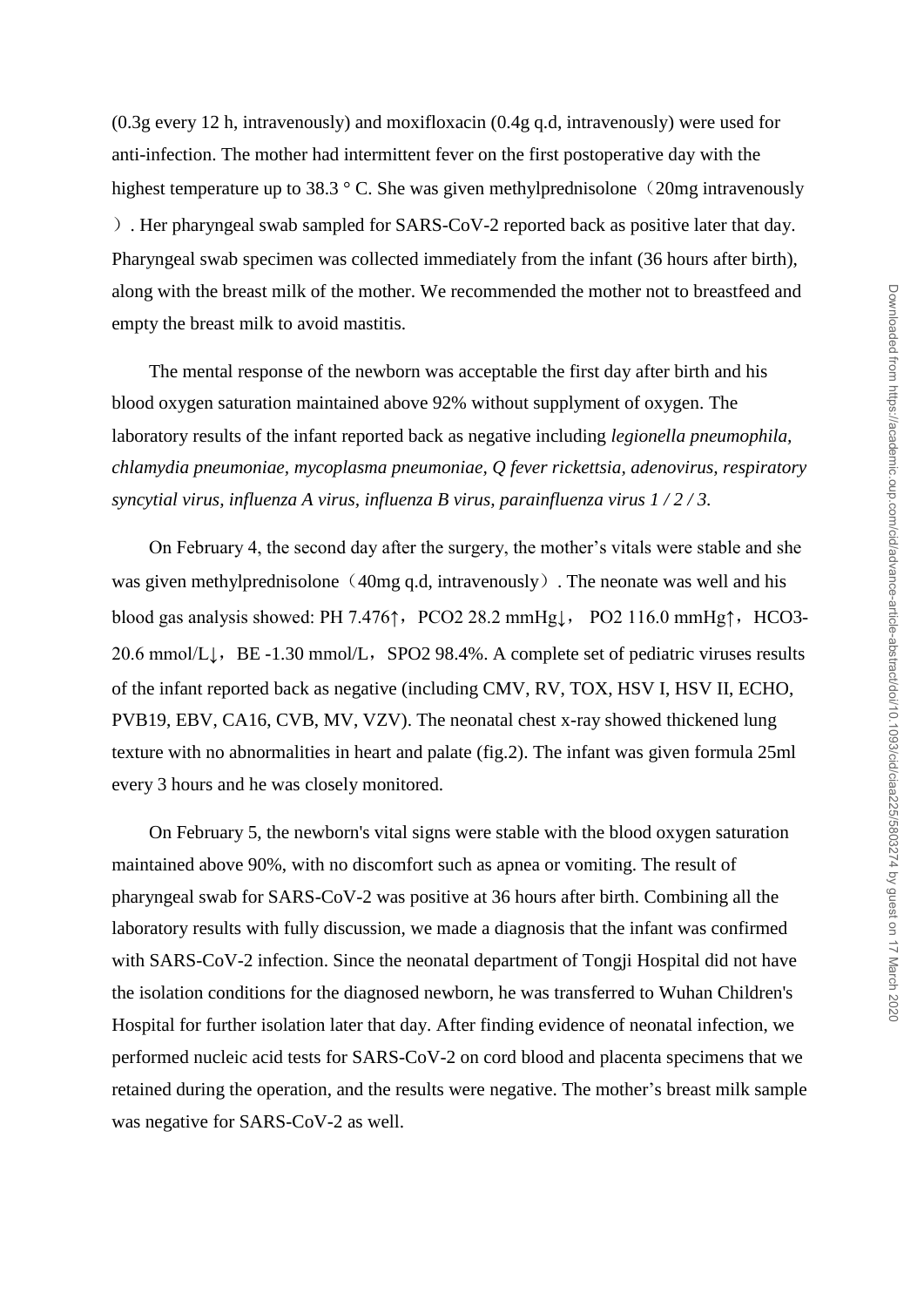We followed up the newborn's condition after he was transferred to Wuhan Children's Hospital. He was well and afebrile with no cough or vomiting. He was closely monitored in isolation and no special treatment was given. Chest CT on Feb 6 showed high-density nodular shadow under the pleura of the posterior segment of the upper lobe of the right lung. Chest CT on Feb 12 showed that the upper lobe and lower lobe of the right lung were scattered with small pieces of patchy shadow. Chest CT on Feb 17 showed that a few small pieces of patchy shadow in the upper lobe of the right lung, which were absorbed compared with the previous one. On February 17, 2020, the nucleic acid of pharyngeal swab and anal swab for SARS-CoV-2 were negative. The newborn was discharged on February 18, 2020.

#### **Discussion**

The severity of viral pneumonia in pregnancy is evidently related to physiological and immunological changes that result in a shift from cell-mediated to humoral-mediated immunity [7]. When pregnant women become infected with viral pneumonia, they are more likely to have complications and progress to severe cases [8]. A study in Hong Kong in 2004 shows that SARS during pregnancy is associated with high incidences of spontaneous miscarriage, preterm delivery, and intrauterine growth restriction[9]. Another study shows that pregnant women with pneumonia have an increased risk of developing low birth weight infants, preterm births, restricted fetal growth, and 5-minute Apgar score <7 compared to healthy pregnant women [10]. Although there have been no clinical or serological reports of SARS or MERS in neonatal infections in existing studies[9,17], evidence of vertical motherto-child transmission in other respiratory viruses such as H1N1 and respiratory syncytial virus (RSV) have been reported[11].

There have been several studies concerning intrauterine vertical transmission potential of COVID-19 and its effects on newborns[12,13]. All the newborns of COVID-19 infected mothers in these cases were negative for nucleic acid test and one study shows that COVID-19 may have adverse effects on newborns, causing problems such as fetal distress, premature labor, respiratory distress, thrombocytopenia accompanied by abnormal liver function, and even death[13].

We report the first case of neonatal COVID-19 infection in China whose mother was confirmed with COVID-19. The clinical manifestations of the mother and the baby were both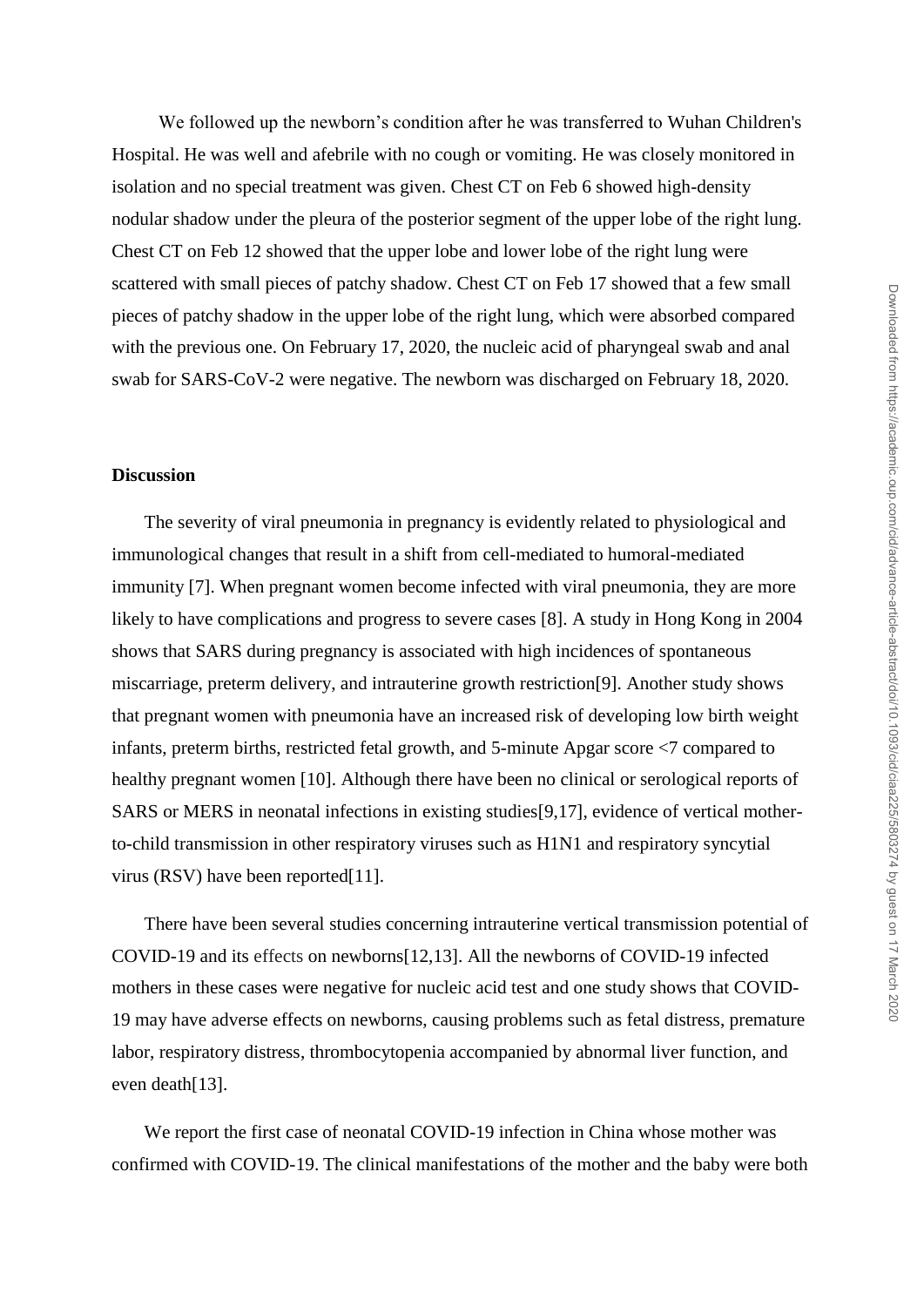mild and the baby's prognosis was well. Whether the case is intrauterine vertical transmission or not remains controversial. Although the results of nucleic acid detection of cord blood and placenta in this case are negative, which do not support the diagnosis of intrauterine transmission, but the possibility of vertical intrauterine transmission of SARS-CoV-2 is not ruled out. The reasons are as follows: 1) When the viral load is not high enough, the detection rate of existing methods is limited and false negatives may occur. Therefore, the negative results of umbilical cord blood and placental nucleic acid during the operation do not exclude the possibility of false negatives. 2) According to the clinical manifestations, the pregnant woman first had fever symptoms at 22:00 on February 1. However, the CT result after a few hours showed ground-glass opacities in the left upper and lower lobes, suggesting that the pregnant woman may have been asymptomatic in the early stage. Since we lack the data of maternal viral load, there is no evidence whether the fetus has been infected with maternal viremia in utero before the mother had any clinical manifestation.3) In addition to this case, neonatal infections have been reported in other provinces and cities in China[14]. The possibility of mother-to-child transmission of SARS-CoV-2 cannot be ruled out.

We also discussed whether the newborn is a nosocomial infection. According to the No.225-Management Guidelines for Obstetric Patients and Neonates Born to Mothers With Suspected or Probable Severe Acute Respiratory Syndrome (SARS) [15], we took strict measures to reduce the risk of infection. The male infant in the case reported was delivered by emergency cesarean under contact, droplet, and airborne transmission precautions[16]. The newborn had early clamping of the umbilical cord and early cleansing to remove maternal blood and amniotic fluid. Then he was transferred to an isolation room in the neonatal nursery shortly after delivery. The mother wore a N95 mask during the operation and had no close contact with the newborn. However, since we did not retain the specimens of the newborn's pharyngeal swabs shortly after birth, the first time we took samples of the newborn's pharyngeal swabs was 36 hours after birth. During this period, we can not rule out the possibility of other contact transmission of newborn. In addition, it has been confirmed that SARS coronavirus was detected by RT-PCR in the maternal peritoneal fluid collected during cesarean section in 28 SARS patients [17], which reminds us that it is very important to shorten the delivery time of fetus and minimize the contact between fetus and maternal blood and body fluid during cesarean section.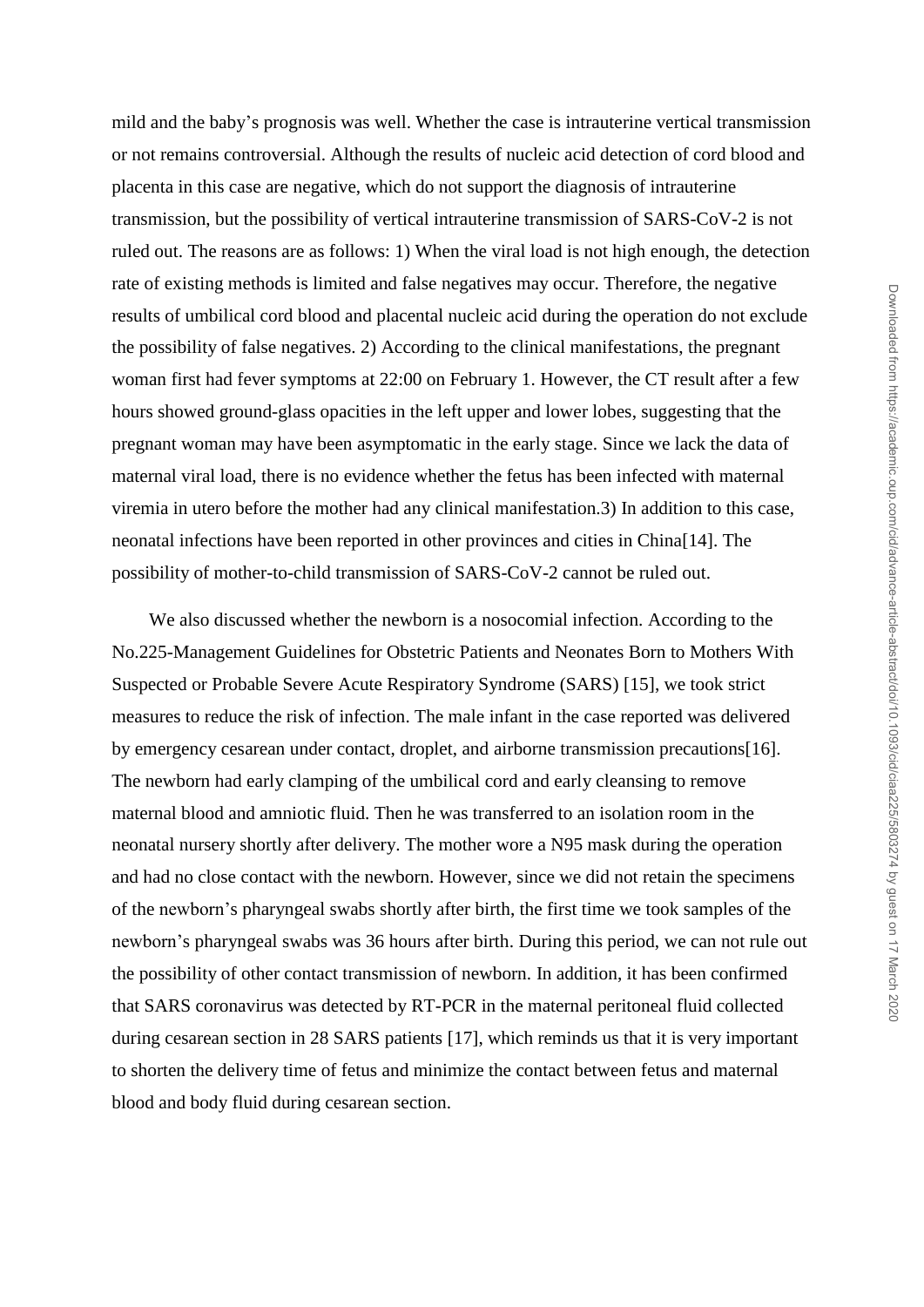## **Conclusion**

Clinical datas on COVID-19 infection in newborns are still very limited. Whether SARS-CoV-2 can transmit vertically through placenta and its short-term and long-term harm to offsprings is still unclear. Therefore, it is important to keep all the specimens of SARS-CoV-2 infected and suspected pregnant women and their newborns, including pharyngeal swabs, peripheral blood, placenta tissue after delivery, amniotic fluid, cord blood, newborn pharyngeal swabs and breast milk, for in-depth study and continuous follow-up observation of future generations.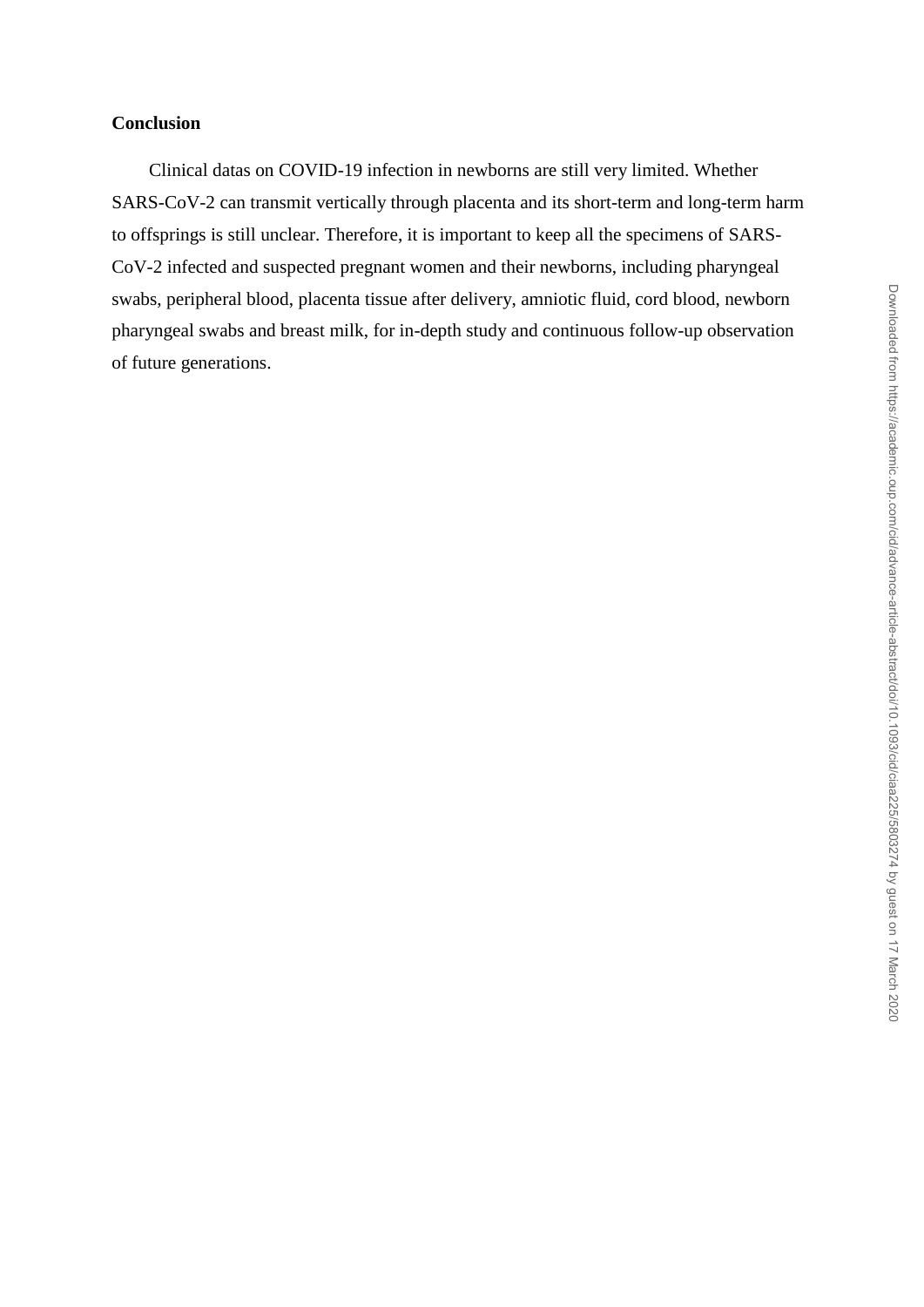## **Declaration of interests**

We declare no competing interests.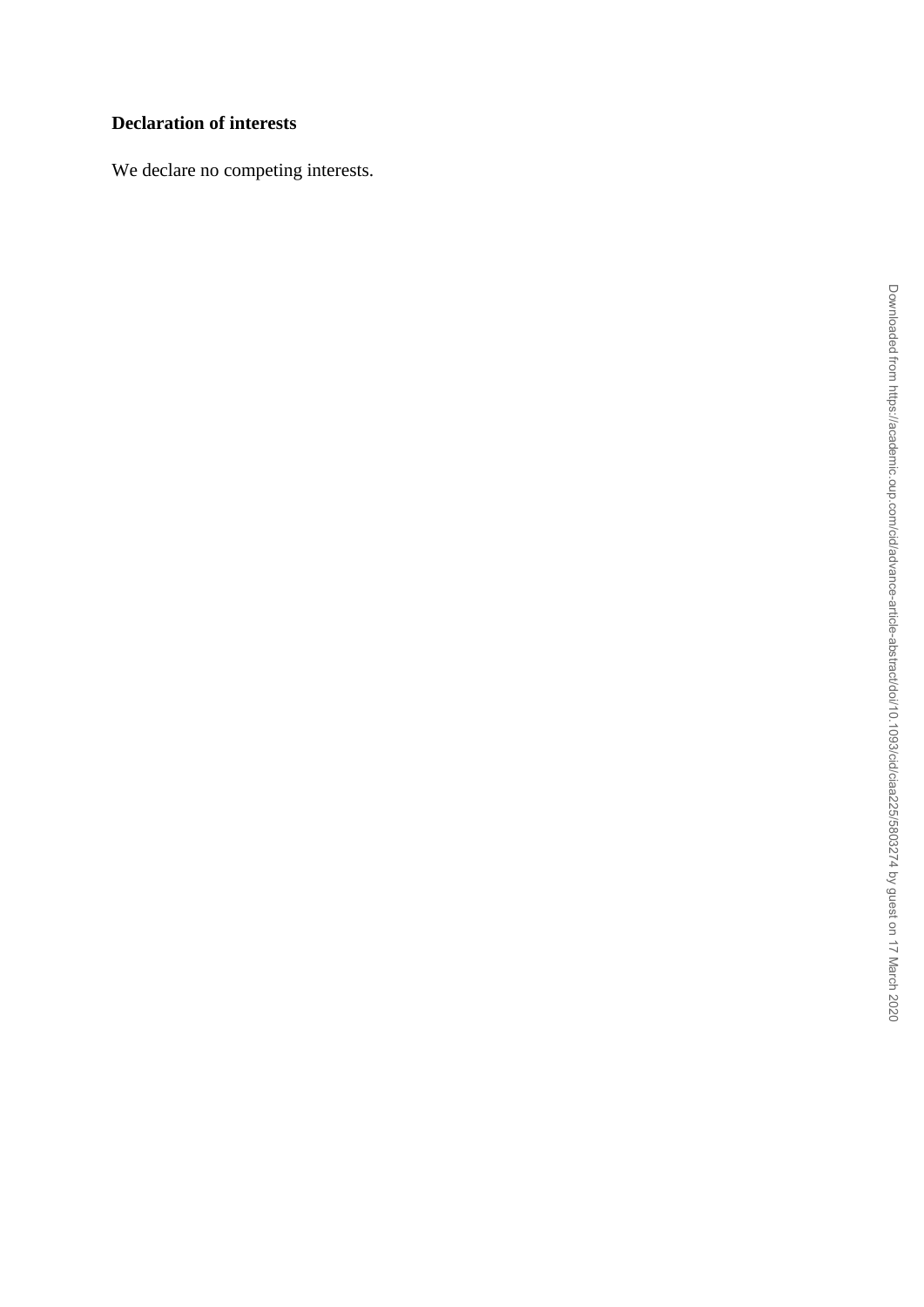### **References**

[1] Data from the official website of the National Health Commission

(http://www.nhc.gov.cn/)

[2]Lancet T. Emerging understandings of 2019-nCoV[J]. Lancet, 2020,DOI: 10.1016/S0140- 6736(20)30186-0.

[3]Ksiazek TG, Erdman D, Goldsmith CS, et al. A novel coronavirus associated with severe acute respiratory syndrome[J]. N Engl J Med, 2003,348(20):1953-1966. DOI: 10.1056/NEJMoa030781.

[4]Zaki AM, van Boheemen S, Bestebroer TM, et al. Isolation of a novel coronavirus from a man with pneumonia in Saudi Arabia[J]. N Engl J Med, 2012,367(19):1814-1820. DOI: 10.1056/NEJMoa1211721.

[5]World Health Organization. Summary of probable SARS cases with onset of illness from 1 November 2002 to 31 July 2003 [EB/OL]. (2004-04)[2020-01-

19].https://www.who.int/csr/sars/country/table2004\_04\_21/en/.

[6]World Health Organization. Middle East respiratory syndrome coronavirus (MERS-CoV). November, 2019[EB/OL]. 2019-11)[2020-01-25].http://www.who.int/emergencies/merscov/en/.

[7] Ramsey PS, Ramin KD. Pneumonia in pregnancy. Obstet Gynecol Clin N Am. 2001;28(3):553–69.

[8]Lam CM, Wong SF, Leung TN, et al. A case-controlled study comparing clinical course and outcomes of pregnant and non-pregnant women with severe acute respiratory syndrome. BJOG. 2004;111(8):771–4

[9]Wong SF, Chow KM, Leung TN, et al. Pregnancy and perinatal outcomes of women with severe acute respiratory syndrome[J]. Am J Obstet Gynecol, 2004,191(1):292-297. DOI: 10.1016/j.ajog.2003.11.019.

[10]Chen YH, Keller J, Wang IT, et al. Pneumonia and pregnancy outcomes: a nationwide population-based study[J]. Am J Obstet Gynecol, 2012,207(4):288.e1-7. DOI: 10.1016/j.ajog.2012.08.023.

[11]Takahashi N, Kitajima H, Kusuda S, Morioka I, Itabashi K. Pandemic (H1N1) 2009 in Neonates, Japan. Emerg Infect Dis. 2011;17(9):1763–5.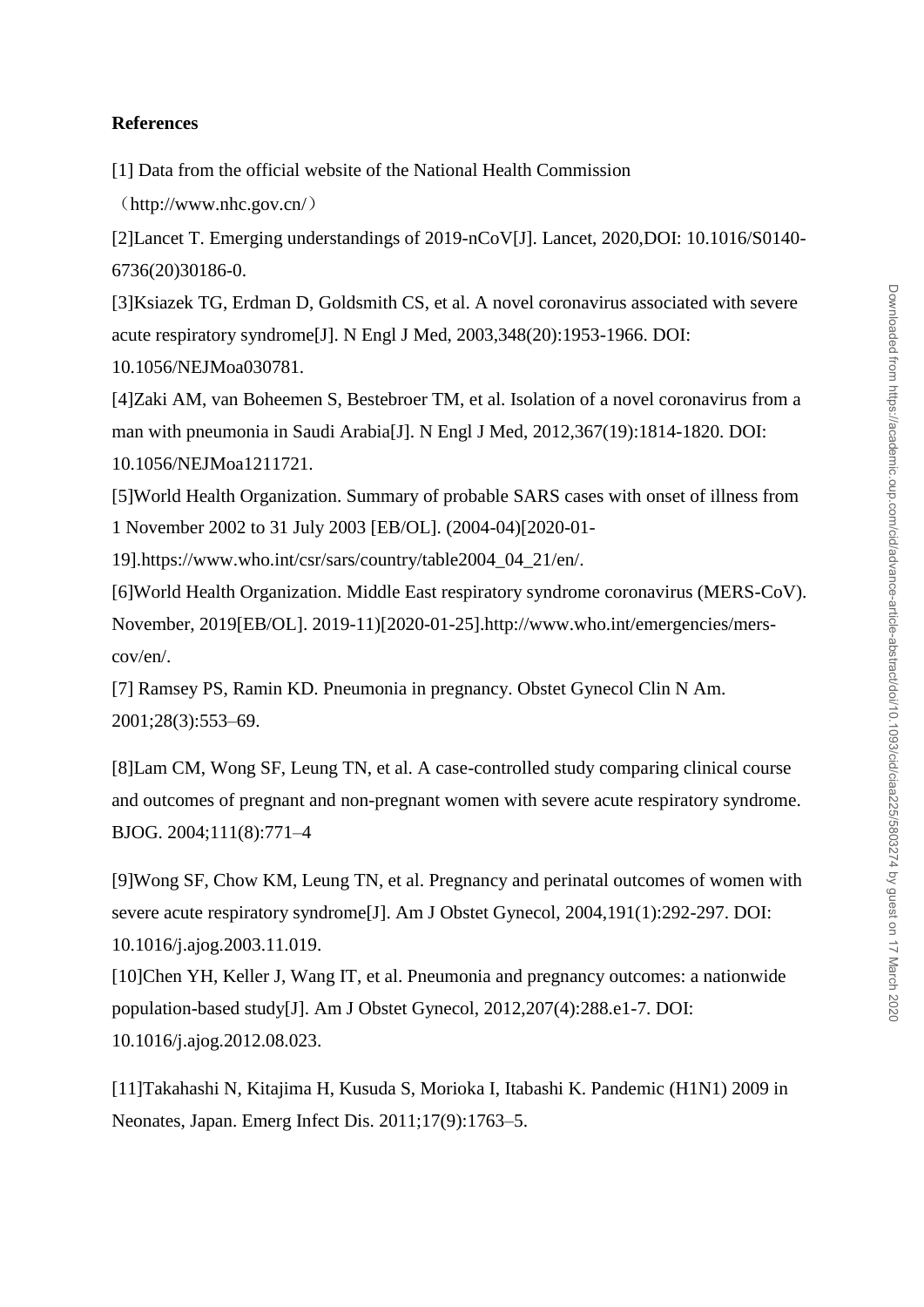[12] Chen H, Guo J, Wang C, et al. Clinical characteristics and intrauterine vertical transmission potential of 2019-nCoV infection in nine pregnant women: a retrospective review of medical records. Lancet 2020; published online Feb 12. https://doi.org/10.1016/ S0140-6736(20)30360-3.

[13] Zhu H, Wang L, Fang C, et al. Clinical analysis of 10 neonates born to mothers with 2019- nCoV pneumonia. Transl Pediatr 2020; published online Feb 10. http://dx.doi.org/10.21037/tp.2020.02.06.

[14] National Health Commission of the People's Republic of China. Transcript of Press Conference on Feb 7, 2020.<http://www.nhc.gov.cn/xcs/> s3574/202002/5bc099fc9144445297e8776838e57ddc.shtml (accessed Feb 7, 2020; in Chinese).

[15[\]Maxwell C](https://www.ncbi.nlm.nih.gov/pubmed/?term=Maxwell%20C%5BAuthor%5D&cauthor=true&cauthor_uid=28729104), [McGeer A](https://www.ncbi.nlm.nih.gov/pubmed/?term=McGeer%20A%5BAuthor%5D&cauthor=true&cauthor_uid=28729104), [Tai KFY](https://www.ncbi.nlm.nih.gov/pubmed/?term=Tai%20KFY%5BAuthor%5D&cauthor=true&cauthor_uid=28729104), [Sermer M.](https://www.ncbi.nlm.nih.gov/pubmed/?term=Sermer%20M%5BAuthor%5D&cauthor=true&cauthor_uid=28729104) No.225-Management Guidelines for Obstetric Patients and Neonates Born to Mothers With Suspected or Probable Severe Acute Respiratory Syndrome (SARS). [J Obstet Gynaecol Can.](https://www.ncbi.nlm.nih.gov/pubmed/28729104) 2017 Aug;39(8):e130-e137. doi: 10.1016/j.jogc.2017.04.024.

[16[\]Alserehi](https://www.ncbi.nlm.nih.gov/pubmed/?term=Alserehi%20H%5BAuthor%5D&cauthor=true&cauthor_uid=26936356) H, [Wali](https://www.ncbi.nlm.nih.gov/pubmed/?term=Wali%20G%5BAuthor%5D&cauthor=true&cauthor_uid=26936356) G, [Alshukairi A,](https://www.ncbi.nlm.nih.gov/pubmed/?term=Alshukairi%20A%5BAuthor%5D&cauthor=true&cauthor_uid=26936356) [Alraddadi B.](https://www.ncbi.nlm.nih.gov/pubmed/?term=Alraddadi%20B%5BAuthor%5D&cauthor=true&cauthor_uid=26936356) Impact of Middle East Respiratory Syndrome coronavirus (MERS-CoV) on pregnancy andperinatal outcome. [BMC Infect Dis.](https://www.ncbi.nlm.nih.gov/pubmed/?term=Impact+of+Middle+East+Respiratory+Syndrome+coronavirus+(MERS%E2%80%90CoV)+on+pregnancy+and+perinatal+outcome) 2016 Mar 2;16:105. doi: 10.1186/s12879-016-1437-y.

[17]Shek CC, Ng PC, Fung GPG, et al. Infants born to mothers with severe acute respiratory syndrome (SARS). [Pediatrics.](https://www.ncbi.nlm.nih.gov/pubmed/14523207) 2003 Oct;112(4):e254.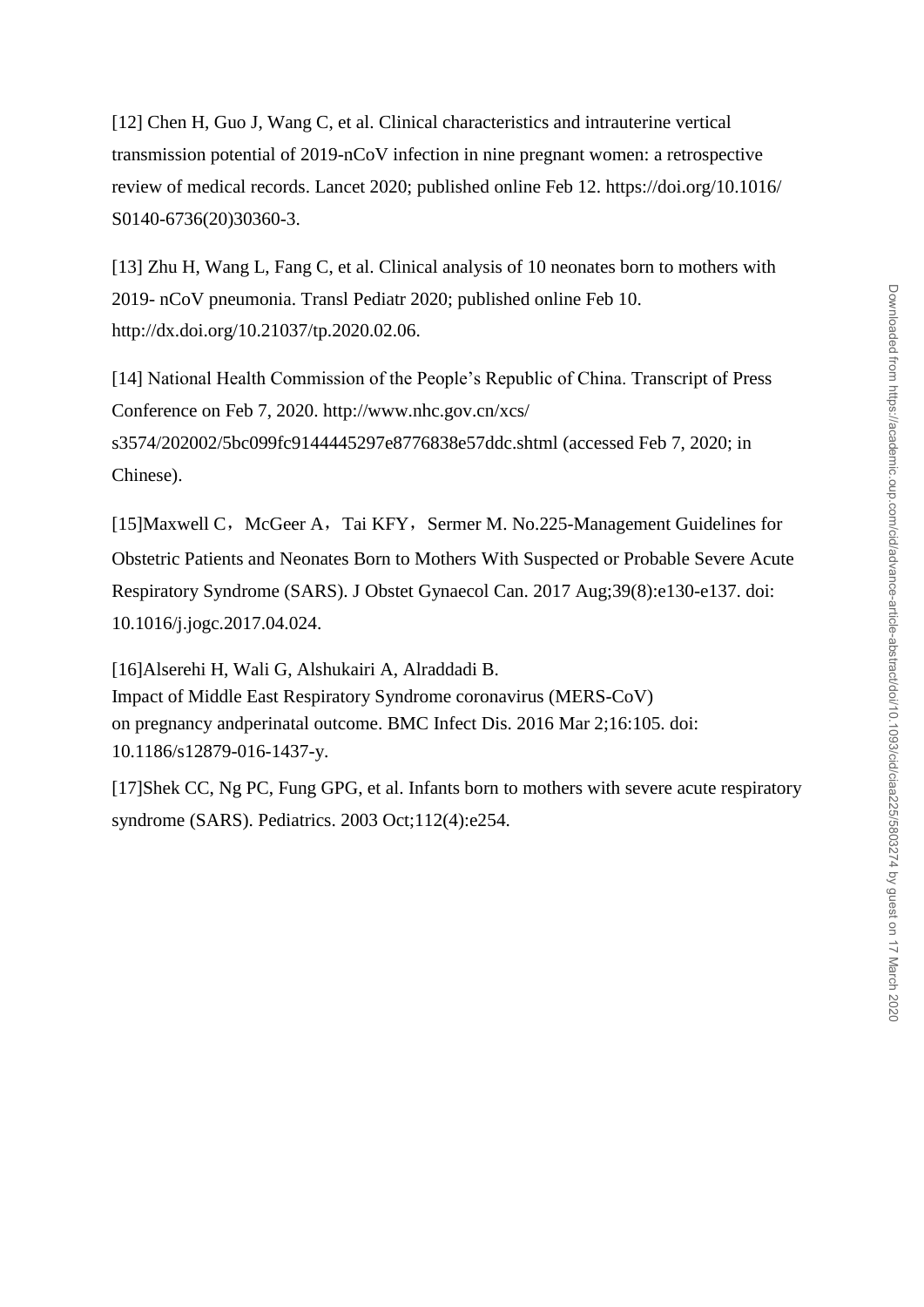## **Figures:**

Figure 1: Chest CT obtained on February 2, 2020. Chest CT showed signs of infection in the left upper and lower lobe, indicating the possibility of viral pneumonia, with limited emphysema in the right lower lobe and a little cord focus in the right middle lobe.

Figure 2: Chest x-ray of the newborn obtained on February 4, 2020. Chest x-ray showed thickened lung texture with no abnormalities in heart and palate.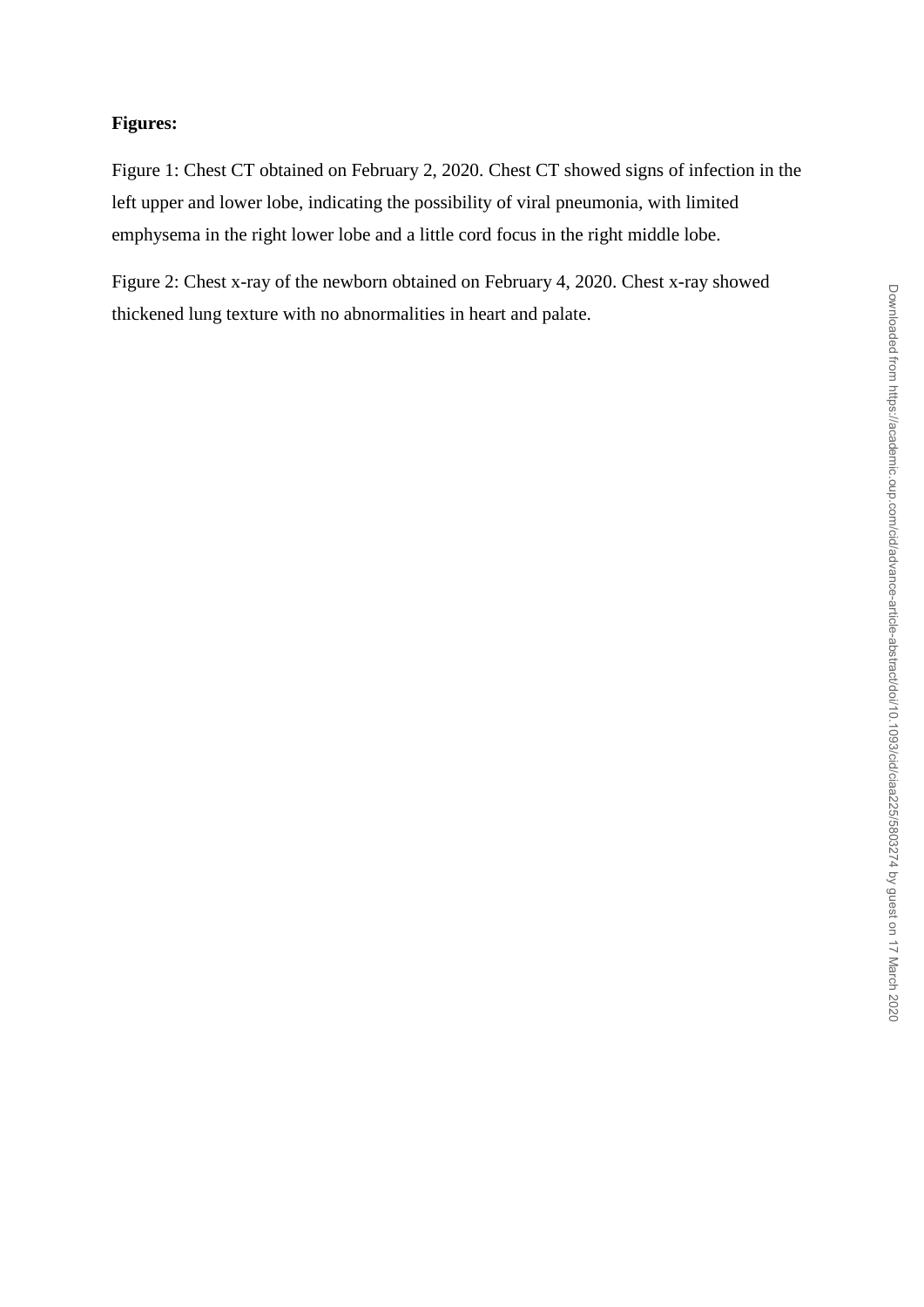